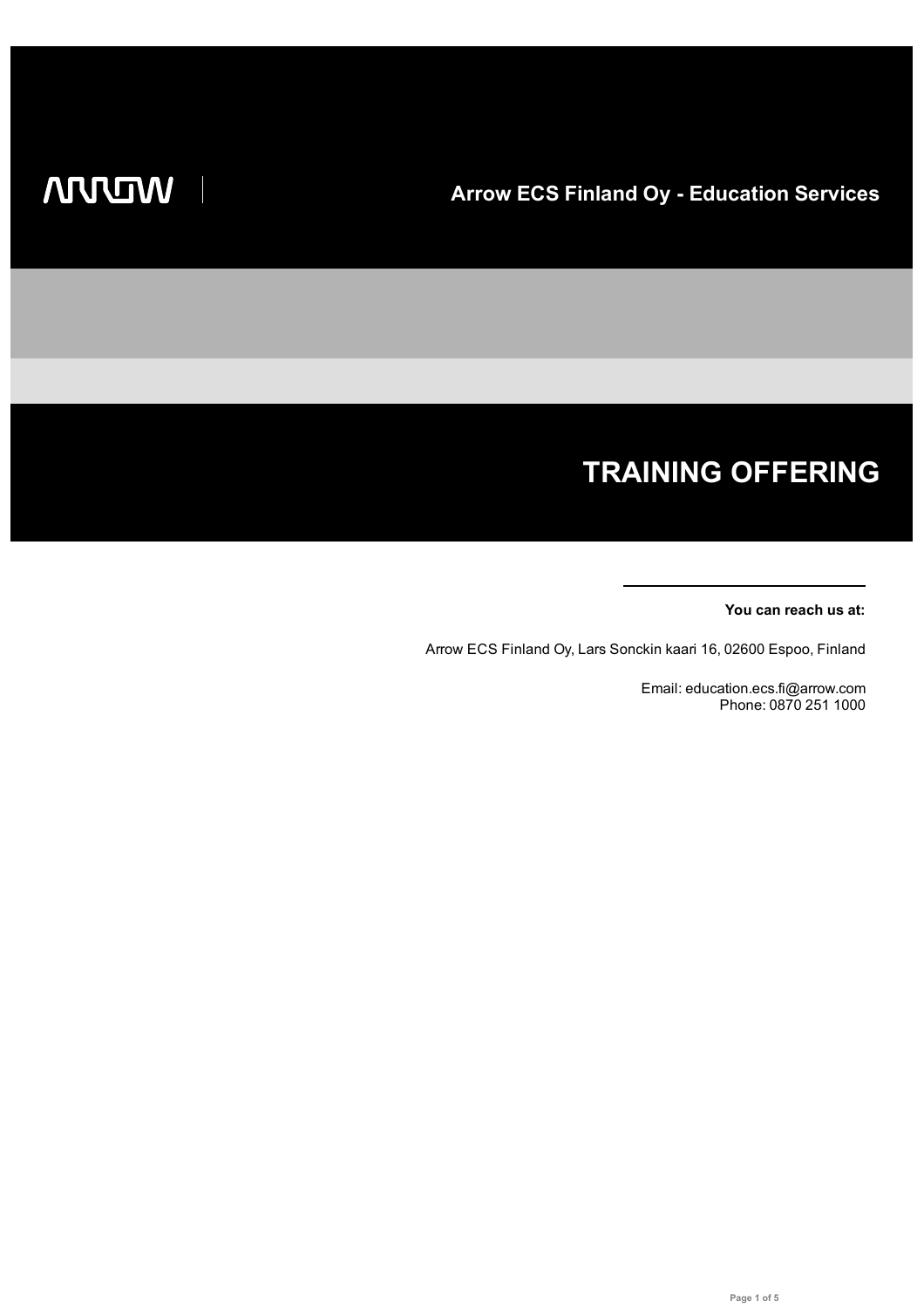**AZ-220T00: Microsoft Azure IoT Developer**

| CODE:         | <b>LENGTH:</b>     | <b>PRICE:</b> |
|---------------|--------------------|---------------|
| MCS AZ-220T00 | $4 \text{ day}(s)$ | €2.500.00     |

#### **Description**

This course provides students with the skills and knowledge required to successfully create and maintain the cloud and edge portions of an Azure IoT solution. The course includes full coverage of the core Azure IoT services such as IoT Hub, Device Provisioning Services, Azure Stream Analytics, Time Series Insights, and more. In addition to the focus on Azure PaaS services, the course includes sections on IoT Edge, device management, monitoring and troubleshooting, security concerns, and Azure IoT Central.

### **Objectives**

After completing this course, students will be able to:

- •Create, configure, and manage an Azure IoT hub.
- •Provision devices by using IoT Hub and DPS, including provisioning at scale.
- •Establish secure 2-way communication between devices and IoT Hub.
- •Implement message processing by using IoT Hub routing and Azure Stream Analytics.
- •Configure the connection to Time Series Insights and support business integration requirements.
- •Implement IoT Edge scenarios using marketplace modules and various edge gateway patterns.
- •Implement IoT Edge scenarios that require developing and deploying custom modules and containers.
- •Implement device management using device twins and direct methods.
- •Implement solution monitoring, logging, and diagnostics testing.
- •Recognize and address security concerns and implement Azure Security Center for IoT.
- •Build an IoT Solution by using Azure IoT Central and recongize SaaS opportunities for IoT.

### **Audience**

An Azure IoT Developer is responsible for implementing and then maintaining the cloud and edge portions of an Azure IoT solution. In addition to configuring and maintaining devices by using Azure IoT services and other Microsoft tools, the IoT Developer also sets up the physical devices and is responsible for maintaining the devices throughout the life cycle. The IoT Developer implements designs for IoT solutions, including device topology, connectivity, debugging and security. For Edge device scenarios, the IoT Developer also deploys compute/containers and configures device networking, which could include various edge gateway implementations. The IoT Developer implements designs for solutions to manage data pipelines, including monitoring and data transformation as it relates to IoT. The IoT Developer works with data engineers and other stakeholders to ensure successful business integration. IoT Developers should have a good understanding of Azure services, including data storage options, data analysis, data processing, and the Azure IoT PaaS versus SaaS options. IoT Developers should have basic programming skills in at least one Azure-supported language, including C#, Node.js, C, Python, or Java.

### **Prerequisites**

Software Development Experience: Software development experience is a prerequisite for this course, but no specific software language is required, and the experience does not need to be at a professional level.

Data Processing Experience: General understanding of data storage and data processing is a recommended but not required. Cloud Solution Awareness: Students should have a basic understanding of PaaS, SaaS, and IaaS implementations. Microsoft Azure Fundamentals (AZ-900), or equivalent skills, is recommended.

### **Programme**

Module 1: Introduction to IoT and Azure IoT Services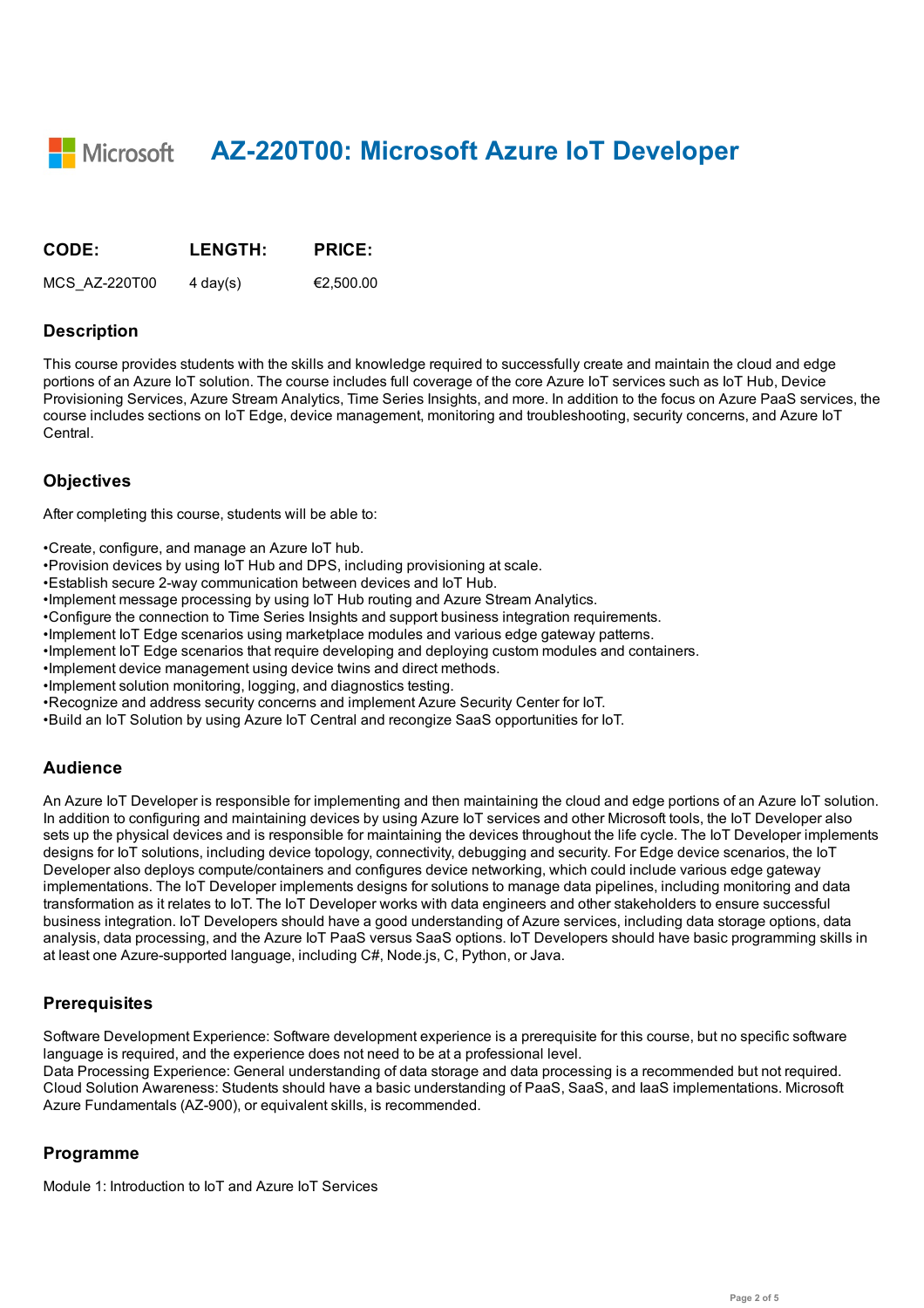the Azure IoT Reference Architecture supports IoT solutions. This module also provides students with an overview of the Azure services commonly used in an IoT solution and provides an introduction to the Azure portal.

Lessons

•Business Opportunities for IoT

•Introduction to IoT Solution Architecture

•IoT Hardware and Cloud Services

•Lab Scenarios for this Course Lab : Getting Started with Azure Lab : Setting Started with Azure IoT Services

After completing this module, students will be able to:

•Explain how IoT and Azure IoT could be applied to their business

•Describe the core components of an Azure IoT Solution Architecture

•Describe the Azure IoT Services and how they relate to an IoT solution

•Create an Azure account and use the Azure portal to create an IoT Hub and DPS service

Module 2: Devices and Device Communication

In this module, students will take a closer look at the Azure IoT Hub service and will learn how to configure secure two-way communication between IoT hub and devices. Students will also be introduced to IoT Hub features such as Device Twins and IoT Hub Endpoints that will be explored in more depth as the course continues.

Lessons

•IoT Hub and Devices

•IoT Developer Tools

•Device Configuration and Communication Lab : Setup the Development Environment Lab : Connect IoT Device to Azure After completing this module, students will be able to:

•Explain the core features of the IoT Hub services

•Describe the lifecycle of an Azure IoT device

•Describe how IoT Hub manages device identities and implements other security features

•Register devices with the IoT Hub using the Azure portal, Azure CLI, and Visual Studio Code

•Implement the IoT Hub Device and Service SDKs

Module 3: Device Provisioning at Scale

In this module, students will focus on device provisioning and how to configure and manage the Azure Device Provisioning Service. Students will learn about the enrollment process, auto-provisioning and re-provisioning, disenrollment, and how to implement various attestation mechanisms.

Lessons

•Device Provisioning Service Terms and Concepts

•Configure and Manage the Device Provisioning Service

•Device Provisioning Tasks Lab : Individual Enrollment of Devices in DPS

Lab : Automatic Enrollment of Devices in DPS

After completing this module, students will be able to:

•Explain the process of device provisioning and the features of the Device Provisioning Service

•Explain the security considerations associated with device provisioning and how they are managed

•Implement the Device Provisioning Service SDKs

•Manage the device enrollment process, including deprovisioning and disenrollment

Module 4: Message Processing and Analytics

In this module, students will examine how IoT Hub and other Azure services can be used to process messages. Students will begin with an investigation of how to configure message and event routing and how to implement routing to built-in and custom endpoints. Students will learn about some of the Azure storage options that are common for IoT solutions. To round out his module, students will implement Azure Stream Analytics and queries for a number of ASA patterns.

Lessons

•Messages and Message Processing

•Data Storage Options

•Azure Stream Analytics Lab : Device Message Routing Lab : Filtering and Aggregating Message Data

After completing this module, students will be able to:

•Configure message and event routing

•Route data to the built-in and custom endpoints

•Implement message enrichment

•Implement Azure Stream Analytics Inputs, Queries, and Outputs

•Store message data in a warm storage for historical purposes and additional analysis

•Use an Azure Function within a message processing and analytics solution Module 5: Insights and Business Integration In this module, students will learn about the Azure services and other Microsoft tools that can be used to generate business insights and enable business integration. Students will implement Azure Logic Apps and Event Grid, and they will configure the connection and data transformations for data visualization tools such as Time Series Insights and Power BI. Lessons

•Business Integration for IoT Solutions

•Data Visualization with Time Series Insights

•Data Visualization with Power BI Lab : Integrate IoT Hub with Event Grid

Lab : Explore and Analyze Time Stamped Data with Time Series Insights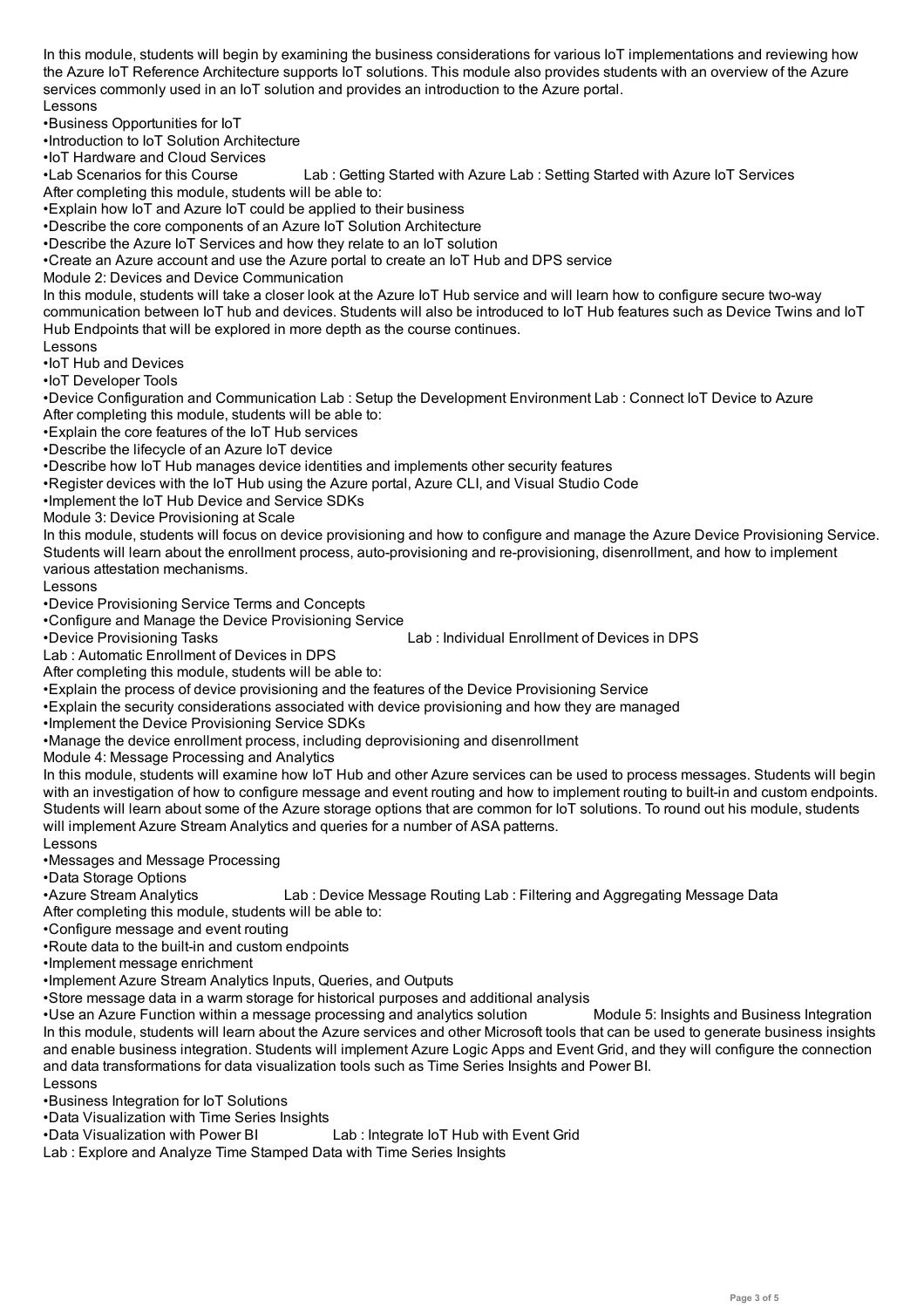$\bullet$  . The options for business integration with an IoT solution and how to achieve them in IoT solution and how to achieve them in •Develop business integration support using Logic Apps and Event Grid

•Configure IoT Data for Visualization in Time Series Insights

•Configure IoT Data for Visualization in Power BI

Module 6: Azure IoT Edge Deployment Process

In this module, students will learn how to deploy a module to an Azure IoT Edge device. Students will also learn how to configure and use an IoT Edge device as a gateway device.

Lessons

•Introduction to Azure IoT Edge

•Edge Deployment Process

•Edge Gateway Devices Lab : Introduction to IoT Edge Lab : Set Up an IoT Edge Gateway

After completing this module, students will be able to:

•Describe the difference between an IoT device and an IoT Edge device

•Configure an IoT Edge device

•Implement an IoT Edge deployment using a deployment manifest

•Configure an IoT Edge device as a gateway device Module 7: Azure IoT Edge Modules and Containers

In this module, students will develop and deploy custom edge modules, and will implement support for an offline scenario that relies on local storage. Students will use Visual Studio Code to build custom modules as containers using a supported container engine. Lessons

•Develop Custom Edge Modules

•Offline and Local Storage Lab : Develop, Deploy, and Debug a Custom Module on Azure IoT Edge

Lab : Run an IoT Edge Device in Restricted Network and Offline

After completing this module, students will be able to:

•Explain the requirements for building a custom edge module

•Configure Visual Studio Code for developing containerized modules

•Deploy a custom module to an IoT Edge device

•Implement local storage on an IoT Edge device in support of an offline scenario Module 8: Device Management

In this module, students will learn how to implement device management for their IoT solution. Students will develop device management solutions that use devoice twins and solutions that use direct methods.

Lessons

•Introduction to IoT Device Management

•Manage IoT and IoT Edge Devices

•Device Management at Scale Lab : Remotely Monitor and Control Devices with Azure IoT Hub

Lab : Automatic Device Management

After completing this module, students will be able to:

•Describe the most common device management patterns and configuration best practices

•Describe when and how to use device twins and direct methods to implement device management

•Implement device management for various patterns using device twins and direct methods

•Implement device management at scale using automatic device management and jobs

Module 9: Solution Testing, Diagnostics, and Logging

In this module, students will configure logging and diagnostic tools that help developers to test their IoT solution. Students will use IoT Hub and Azure Monitor to configure alerts and track conditions such as device connection state that can be used to troubleshoot issues.

Lessons

•Monitoring and Logging

•Troubleshooting Lab : Configure Metrics and Logs in Azure IoT Hub Lab : Monitor and Debug Connection Failures After completing this module, students will be able to:

•Describe the options for monitoring and logging an Azure IoT solution

•Configure Azure Monitor to support of an IoT solution

•Configure IoT Hub Metrics to support of an IoT solution

•Implement diagnostics logging

•Troubleshoot IoT device connection and communication issues

Module 10: Azure Security Center and IoT Security Considerations

In this module, students will examine the security considerations that apply to an IoT solution. Students will begin by investigating security as it applies to the solution architecture and best practices, and then look at how Azure Security Center for IoT supports device deployment and IoT Hub integration. Students then use Azure Security Center for IoT Agents to enhance the security of their solution.

Lessons

•Security Fundamentals for IoT Solutions

•Introduction to Azure Security Center for IoT

•Enhance Protection with Azure Security Center for IoT Agents Lab : Implementing Azure Security Center for IoT

After completing this module, students will be able to:

•Describe security concerns and best practices for an IoT solution

•Describe the Azure IoT Security Architecture and Threat Modeling

•Describe the features and support provided by Azure Security Center for IoT

•Configure Security Agents and Security Module Twins

•Aggregate Azure Security Center for IoT Events Music Module 11: Build an IoT Solution with IoT Central